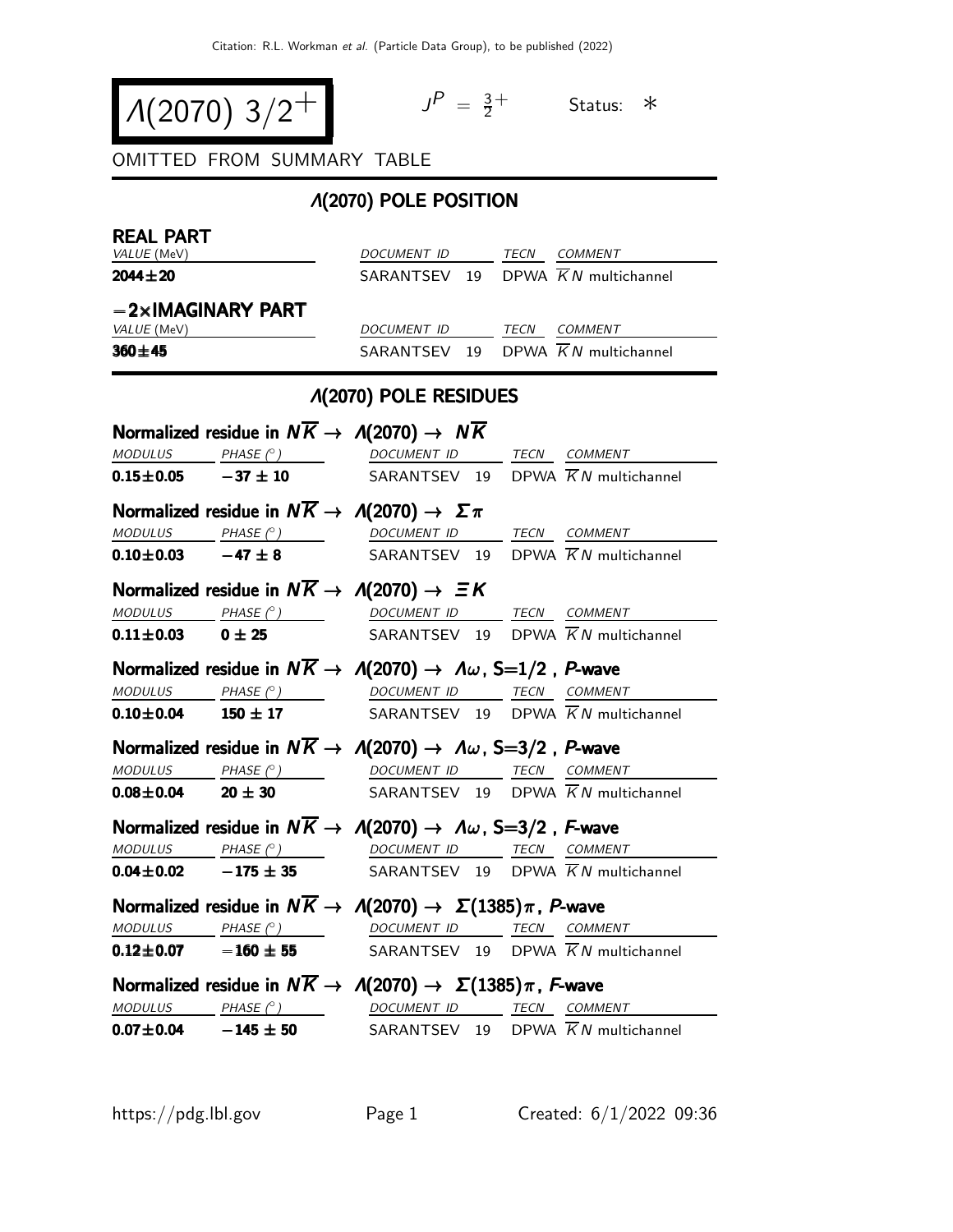|                    |                            |                                               | Normalized residue in $N\overline{K} \to \Lambda(2070) \to N\overline{K}^*(892)$ , S=1/2, P-wave                             |
|--------------------|----------------------------|-----------------------------------------------|------------------------------------------------------------------------------------------------------------------------------|
|                    | $MODULUS$ $PHASE (°)$      | DOCUMENT ID                                   | <b>TECN</b><br><b>COMMENT</b>                                                                                                |
|                    |                            |                                               | <b>0.36±0.07</b> $-45 \pm 30$ SARANTSEV 19 DPWA $\overline{K}N$ multichannel                                                 |
|                    |                            |                                               | Normalized residue in $N\overline{K} \to \Lambda(2070) \to N\overline{K}^*(892)$ , S=3/2, P-wave                             |
| MODULUS            |                            | $PHASE\ (^{\circ })$ DOCUMENT ID TECN COMMENT |                                                                                                                              |
|                    |                            |                                               | <b>0.16±0.05</b> 150 ± 35 SARANTSEV 19 DPWA $\overline{K}N$ multichannel                                                     |
|                    | $MODULUS$ PHASE $(^\circ)$ |                                               | Normalized residue in $N\overline{K} \to \Lambda(2070) \to N\overline{K}^*(892)$ , S=3/2, F-wave<br>DOCUMENT ID TECN COMMENT |
|                    |                            |                                               | <b>0.14±0.08 -50 ± 30</b> SARANTSEV 19 DPWA $\overline{K}N$ multichannel                                                     |
|                    |                            | <b><i>A</i>(2070) MASS</b>                    |                                                                                                                              |
| <i>VALUE</i> (MeV) |                            |                                               | DOCUMENT ID TECN COMMENT                                                                                                     |
| $2070 \pm 24$      |                            |                                               | SARANTSEV 19 DPWA $\overline{K}N$ multichannel                                                                               |
|                    |                            | <b><i>A</i>(2070) WIDTH</b>                   |                                                                                                                              |
| VALUE (MeV)        |                            | DOCUMENT ID                                   | TECN<br><b>COMMENT</b>                                                                                                       |

## Λ(2070) DECAY MODES

 $370 \pm 50$  SARANTSEV 19 DPWA  $\overline{K}N$  multichannel

|                       | Mode                                              | Fraction $(\Gamma_i/\Gamma)$ |
|-----------------------|---------------------------------------------------|------------------------------|
| $\Gamma_1$            | NK                                                | $(12 \pm 5) \%$              |
| $\Gamma_2$            | $\Sigma \pi$                                      | $(7.0 \pm 3.0)$ %            |
| $\Gamma_3$            | $\Xi K$                                           | $(7.0 \pm 3.0)$ %            |
| $\Gamma_4$            | $\Lambda \omega$ , S=1/2, P-wave                  | $(7 \pm 4) \%$               |
| $\Gamma_5$            | $\Lambda \omega$ , S=3/2, P-wave                  | $(3.0 \pm 2.0)$ %            |
| $\Gamma_6$            | $\Lambda \omega$ , S=3/2, F-wave                  | $(1.0 \pm 1.0)$ %            |
| $\Gamma_7$            | $\Sigma(1385)\pi$ , P-wave                        | $(10 \pm 5) \%$              |
| $\Gamma_8$            | $\Sigma(1385)\pi$ , F-wave                        | $(2.0 \pm 2.0)$ %            |
| $\Gamma$ <sub>9</sub> | $N\overline{K}$ <sup>*</sup> (892), S=1/2, P-wave | $(42 \pm 8) \%$              |
| $\Gamma_{10}$         | $N\overline{K}^*(892)$ , S=3/2, P-wave            | $(14 \pm 6) \%$              |
| $\Gamma_{11}$         | $N\overline{K}^*(892)$ , S=3/2, F-wave            | $(10 \pm 6) \%$              |

## Λ(2070) BRANCHING RATIOS

| $\Gamma(N\overline{K})/\Gamma_{\rm total}$ |                    | $\Gamma_1/\Gamma$                 |
|--------------------------------------------|--------------------|-----------------------------------|
| <b>VALUE</b>                               | <b>DOCUMENT ID</b> | TECN<br><b>COMMENT</b>            |
| $0.12 \pm 0.05$                            | SARANTSEV<br>19    | DPWA $\overline{K}N$ multichannel |
| $\Gamma(\Sigma \pi)/\Gamma_{\rm total}$    |                    | $\Gamma_2/\Gamma$                 |
| <b>VALUE</b>                               | <b>DOCUMENT ID</b> | <b>COMMENT</b><br>TECN            |
| $0.07 + 0.03$                              | SARANTSEV<br>19    | DPWA $\overline{K}N$ multichannel |
| https://pdg.lbl.gov                        | Page 2             | Created: $6/1/2022$ 09:36         |